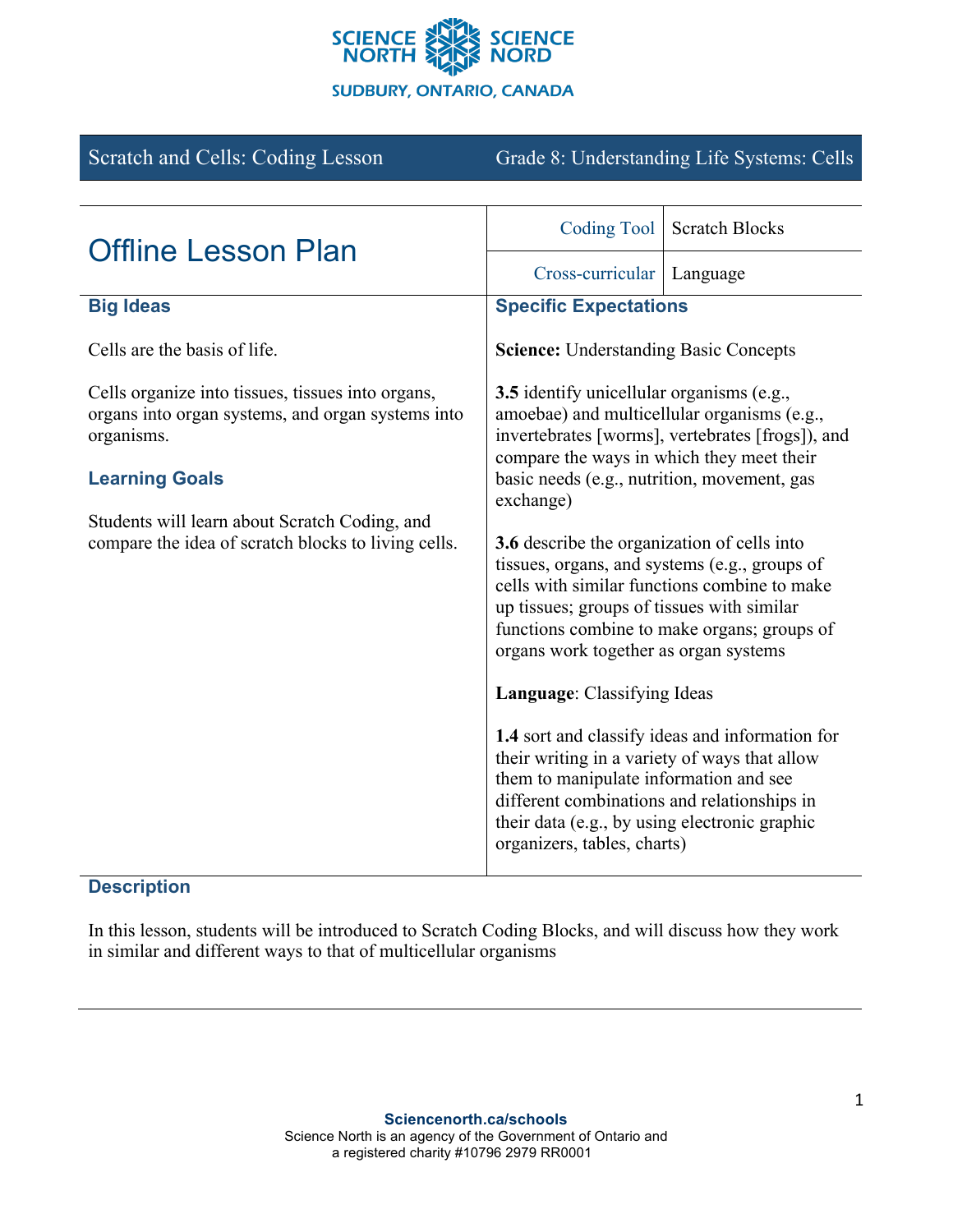

**SUDBURY, ONTARIO, CANADA** 

#### **Materials**

- Definitions Handout
- Cue Cards

## **Computational Thinking Skills**

• Computational Thinking

- 
- Venn Diagram Handout
- Scratch Block Handouts

## **Introduction**

## **Part 1: Definitions - Cells**

Teacher will review/discuss unicellular and multicellular organisms. Students will be given the '*Definitions handout'* document to support their learning.

- **Organism**: A single living plant, animal, virus, etc. A human, fern, and frog are all examples of multicellular organisms.
- **Unicellular Organism**: an organism that consists of a single cell. This means all life processes, such as reproduction, feeding, digestion, and excretion, occur in one cell. Amoebae and bacteria are single-celled organisms. They typically can not be seen with the naked eye (https://biologydictionary.net/unicellular/)
- **Multicellular Organism:** an organism composed of many cells, which are to varying degrees integrated and independent. The development of multicellular organisms is accompanied by cellular specialization and division of labour; cells become efficient in one process and are dependent upon other cells for the necessities of life. (https://www.britannica.com/science/multicellular-organism)
	- Discuss specifically how multicellular organisms work when the cells come together to make up an organism or organ. Connecting to the organs of a human body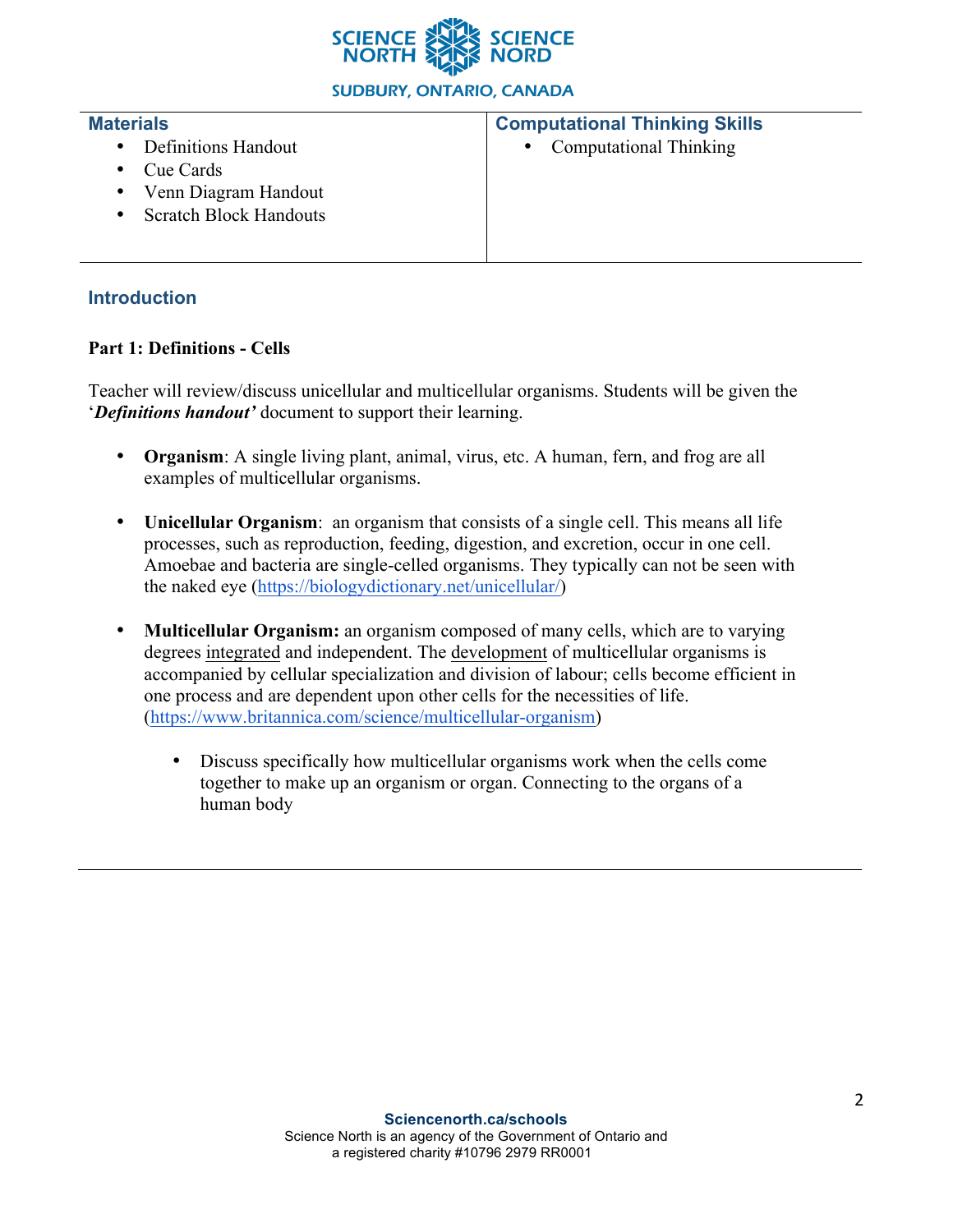

#### **Action**

#### **Part 2: Introduction - Blocks**

Introduce Scratch if class is unfamiliar:

- Watch *What Is Scratch*: https://www.youtube.com/watch?v=jXUZaf5D12A
- Discuss the concept of Scratch Blocks
	- Explain that in coding, algorithms are the clear steps that are used to define a problem. "Coding" is the process of writing these steps, something that we can call "writing code" or "coding"

As a class, review the coding blocks provided (see attached document with blocks for this lesson). Post blocks on board for students to refer to upon explanation. This lesson will discuss: move, turn, repeat, and if/then, and the "make a command" option.

- Move: Indicate where to move (specific distance, steps etc.)
- Turn: Indicate which direction to turn (left/right and degrees, i.e. 90 degree to the left)
- Repeat: Indicate a command to complete again
- If/Then: If something occurs, then something else will occur (i.e. If it is raining, then take an umbrella)
- Make a Command: Students create a command specific to the task (i.e. pick up toothbrush)

## **Part 3: Task - Blocks**

Allow students to "code each other", by writing code for their partner to follow with their body. Using cue cards, students can write a list of blocks for their partner to follow in the classroom

- I.e. Move five steps forward. Turn 90 degrees to the left. Move 7 steps forward. If the bell goes, stop.

## **Part 4: Introduce Concept of a Venn Diagram**

If necessary, this video can be shared: https://www.youtube.com/watch?v=CkV\_uRErIqk

A Venn Diagram: A Venn diagram is an illustration that uses circles to show the relationships among things. Overlapping circles demonstrate characteristics that are the same.

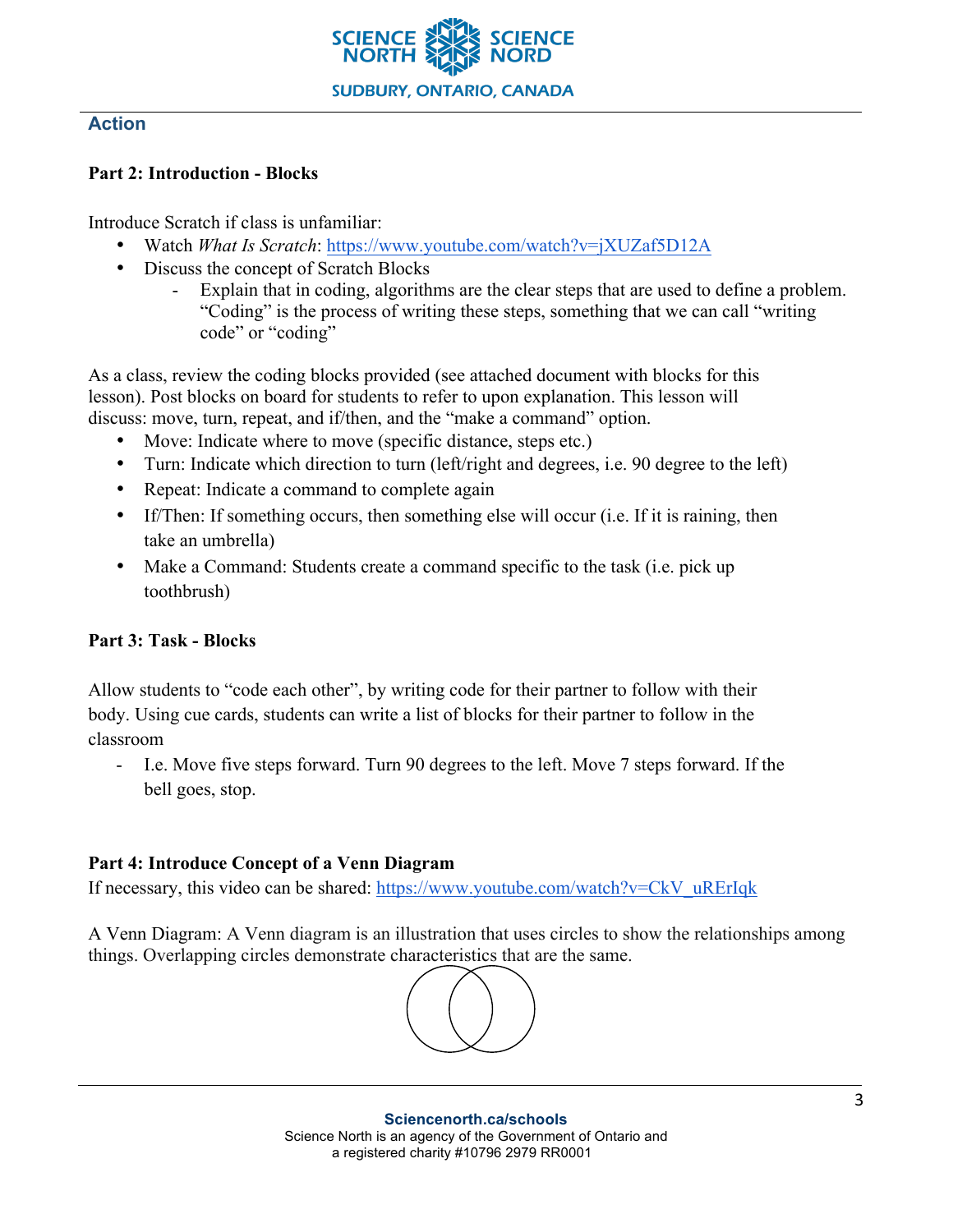

## **Part 5: Task: Create a Venn Diagram**

The teacher can choose to either assign this task, or co-create it as a class.

Create a Venn Diagram comparing Scratch Blocks and Cells

Learning Outcome:

- Scratch blocks do little individual things, which come together to do a thing. ○ Individual blocks build on each other to complete a task
- Cells are little individual things, which come together to create a larger thing (ie. organism)
	- Different components of a cell (ie. mitochondria) work together
	- Cells make up multicellular organisms or an organ
	- Organs come together to make up an organ system
	- Organ systems come together to make up a working body

#### **Consolidation/Extension**

Students can be given more time to explore the Scratch Blocks by working with their partner to complete a specific task, i.e. throw a used paper in the recycling bin, close the classroom door, feed the fish etc.

#### **Assessment**

Students can be assessed on their knowledge of the organisms definitions, the task of *Coding a Partner* and also their ability to compare/contrast the concepts of Scratch Blocks and Multicellular Organisms using the Venn Diagram.